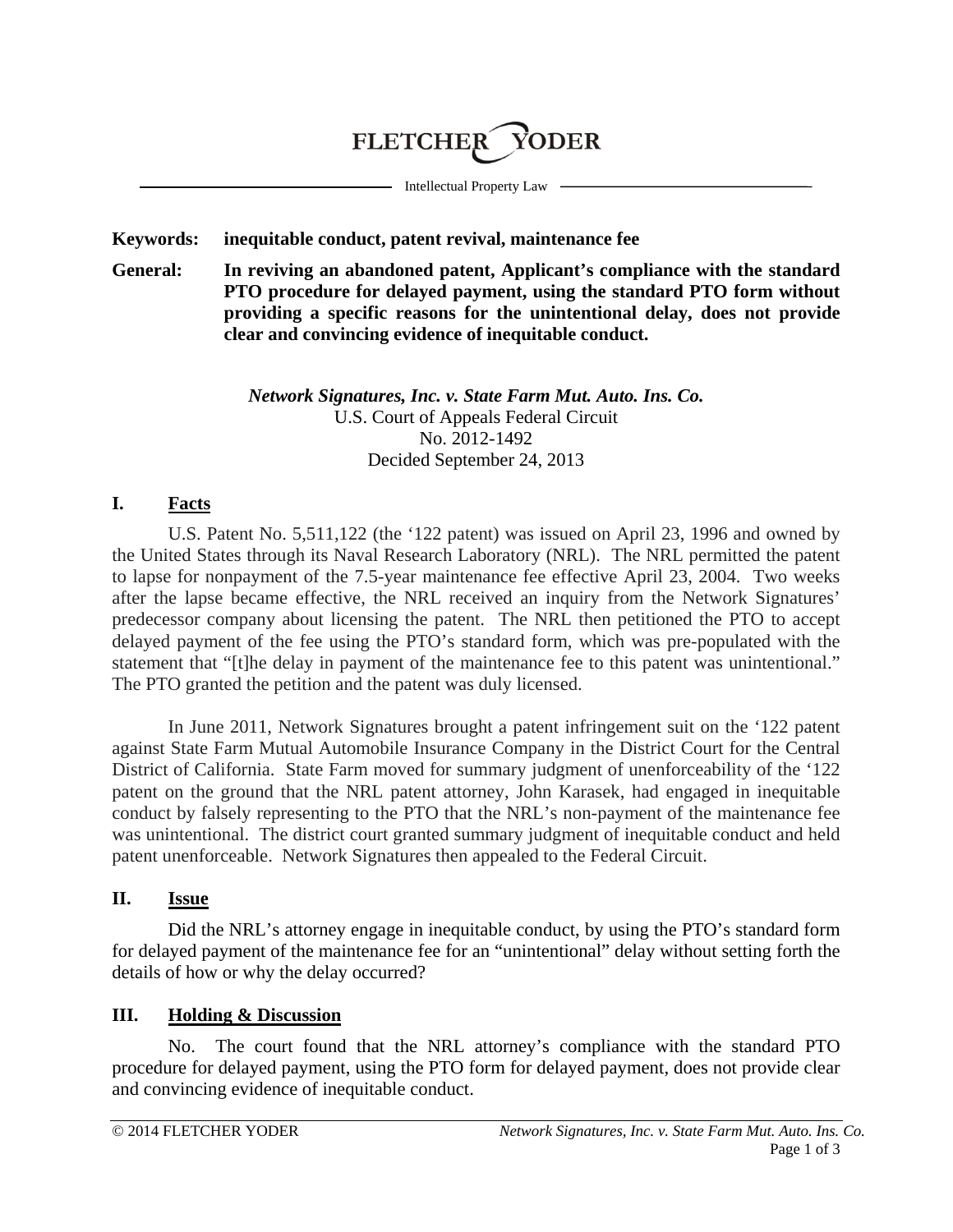The appeals court's standard for finding inequitable conduct related to prosecuting a patent application was set forth in the en banc decision in *Therasense Inc. v. Becton Dickinson & Co.*, 649 F.3d 1276, 2011 BL 137835, 99 U.S.P.Q.2d 1065 (Fed. Cir. 2011). The Federal Circuit summarized its two pronged standard as requiring proof that the applicant (1) misrepresented or omitted information *material* to patentability and (2) did so with specific *intent* to deceive the patent office. In particular, "[t]o establish *materiality*, it must be shown that the PTO would not have allowed the claim but for the nondisclosure or misrepresentation. To establish *intent*, intent to deceive the PTO must be the single most reasonable inference able to be drawn from the evidence." The facts of materiality and intent must be established by clear and convincing evidence. The court held that the same two prongs apply in the context of paying maintenance fees and ruled that neither prong was met here by clear and convincing evidence.

The court reasoned that the PTO's standard form "requires only a statement that the delay was 'unintentional,'" and "does not require a statement of the reasons for the initial non-payment and for the changed position." The majority, however, did not provide separate holdings as to each prong. Rather, it effectively deferred to the PTO's procedure for making the determination of whether to grant a delayed payment petition. It concluded that this was a matter "unrelated to the substantive criteria of patentability, but within the authority of the Director," with courts dissuaded from interfering with the "minutiae of Patent Office proceedings."

In summary, the majority held that the NRL attorney's "compliance with the standard PTO procedure for delayed payment, using the PTO form for delayed payment, does not provide clear and convincing evidence of withholding of material information with the intent to deceive the Director." Accordingly, the majority reversed summary judgment and remanded for proceedings on the merits.

# **IV. Dissent**

In dissent, Judge Clevenger focused on an argument the NRL made before the district court, which the majority ignored. The NRL attorney testified that his late payment was "unintentional" in light of a "mistake in fact." That is, had he known of Network Signatures' interest at the time the interest was made—prior to the date the fee was due—the determination for whether to pay the fee would have changed and he would have done so.

Clevenger noted that, while the PTO appears to allow for an argument on a mistake in fact, "Network Signatures cannot cite to any case where the PTO actually granted revival under this theory." He said that the PTO's policy on revival of an issued patent is no different from revival of an abandoned patent application. And in its 1997 final rule on the latter topic, Clevenger said, the PTO explicitly said it would not revive applications abandoned where "*the applicant deliberatively permits an application to become abandoned*" due to a conclusion that "*the invention lacks sufficient commercial value to justify continued prosecution*," and explicitly rejected an exception for *"the discovery of new information or evidence" after abandonment*.

"The PTO's practice of granting unintentional revival petitions as a matter of course is not the issue," Judge Clevenger said, addressing the majority's view. "The problem is that Karasek knew the NRL patent was intentionally abandoned and did not alert the PTO to that